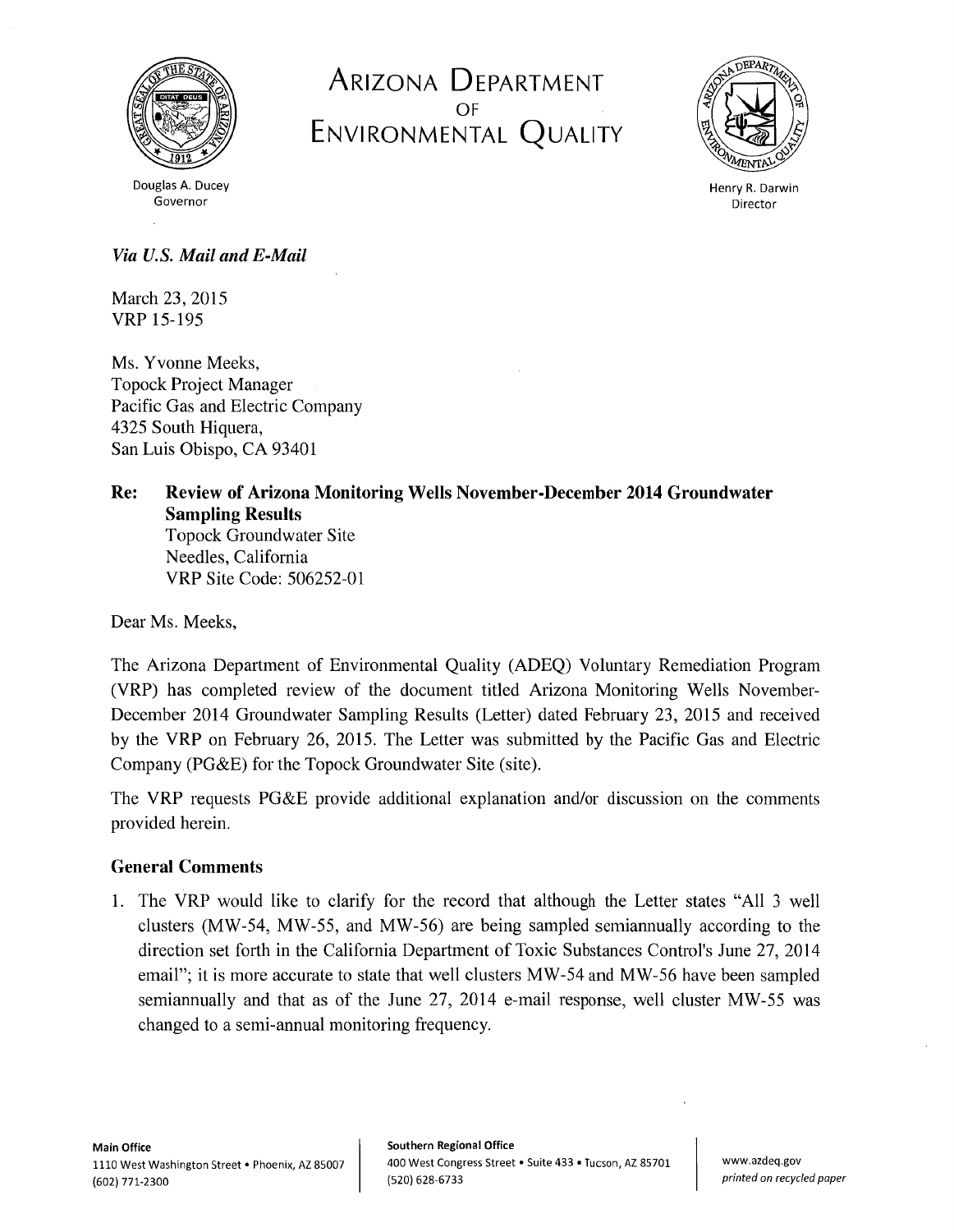2. The VRP requests PG&E to provide the lithologic, well construction, recent sampling, and well development logs for the following wells: MW-33, MW-47, MW-54, MW-55, MW-56, and MW-69. Also requested are all measurements of total well depth since installation for well MW-55-120 to see if any sediment has accumulated within the well over time.

## Specific Comments

3. Page 2, text and inset table:

The VRP noted that the text above the inset table on page 2 states "... 13 detections of chromium above the laboratory RL at MW-55-120, and 14 detections above the RL for Cr(VI)"; however the inset table displays 14 and 15, respectively. The VRP requests that PG&E provide clarification on which statement is correct.

#### **Recommendations**

The VRP requests that PG&E provide the requested information as a response to this letter within 30 calendar days from the date of this letter.

#### How to Submit

Please submit documents sent in response to this letter using the following methods:

1. Hard copy to:

ADEQ

Attention: Danielle Taber, Voluntary Remediation Program

1110 West Washington Street

Phoenix, AZ 85007

2. E-mail to dt3@azdeq.gov

In general, the VRP requests two hard copies and an electronic copy (.pdf) of submitted documents.

### Additional Information

The VRP site name and site code should be consistently used on all correspondence and reports relating to this site to ensure accuracy of file identification.

Information pertaining to the VRP can be obtained by accessing ADEQ's web page at www.azdeq.gov, or by visiting ADEQ's office at 1110 West Washington Street, Phoenix, Arizona. Information pertaining to Arizona Revised Statures Title 49 can be obtained by accessing the Arizona State Legislature web page at www.azleg.gov. Information pertaining to Arizona Administrative Code rule citations may be found at www.azsos.gov.